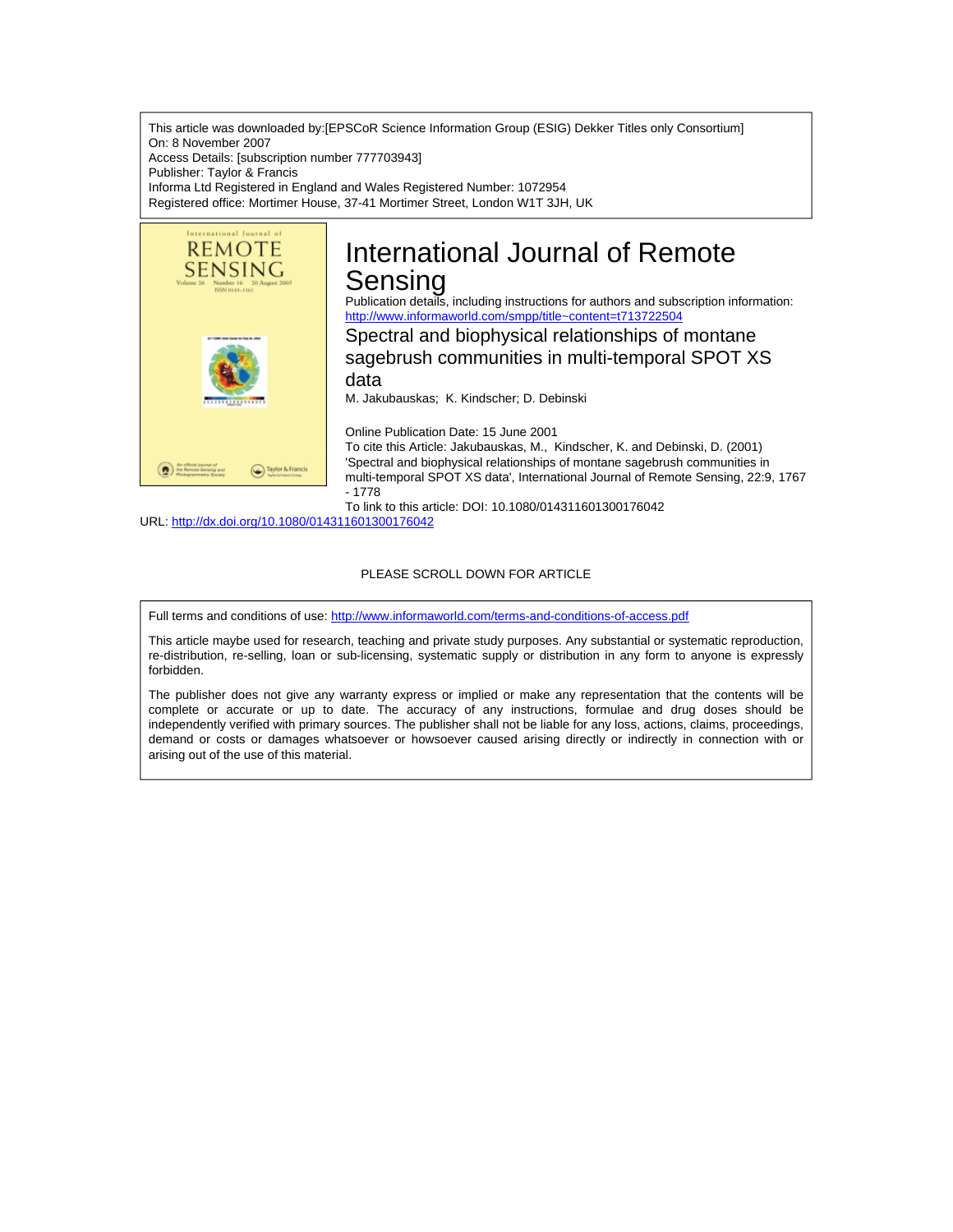

# **Spectral and biophysical relationships of montane sagebrush communities in multi-temporal SPOT XS data**

M. JAKUBAUSKAS

Kansas Applied Remote Sensing (KARS) Program, 2291 Irving Hill Road, University of Kansas, Lawrence, Kansas 66045-2969, USA

# K. KINDSCHER

Kansas Biological Survey, 2401 Constant Ave, University of Kansas, Lawrence, Kansas 66045-2969, USA

## and D. DEBINSKI

Department of Animal Ecology, 124 Science II, Iowa State University, Ames, Iowa 50011, USA

(*Received 7 October 1998; in nal form 18 October 1999*)

**Abstract.** Correlation and multiple regression analysis was used to examine the relationships between spectral and biotic factors within the sagebrush communities of Grand Teton National Park, Wyoming. Field-sampled data on biophysical factors were regressed against June 1996 and September 1996 SPOT multi-spectral reflectance data for fifty-one plots. Highest  $r^2$  values were generated for regression models using June reflectance data alone for predicting biophysical factors. Predictability of bitterbrush cover was improved using September reflectance data alone. Models predicting biophysical characteristics of sagebrush communities generally were not improved by using a combined June–September data set. Regression models for big sagebrush height, low sagebrush cover, and rock/soil cover were improved slightly using the combined two-date data set. Selection of remotely sensed data for biophysical studies of vegetation communities should be driven by the ecological and phenological characteristics of the vegetation community to be studied.

## **1. Introduction**

Sagebrush (*Artemisia spp.*) shrublands are a dominant feature of the landscape in the intermountain USA, covering over 44 million ha (West 1983). Kuchler (1964) classified the western sagebrush shrublands occurring above  $41^{\circ}$  N latitude into the *sagebrush steppe* potential natural vegetation community. The sagebrush community provides cover and forage for numerous wildlife species, including pronghorn, deer, elk, bison, and numerous small non-game birds such as sage grouse (Knight 1994). Within Grand Teton National Park, Wyoming, there is considerable interest by resource managers in mapping sagebrush vegetation communities for improved wildlife management, fire potential mapping and behaviour prediction, and protection of endemic plant and animal species. Analysis of remotely sensed data offers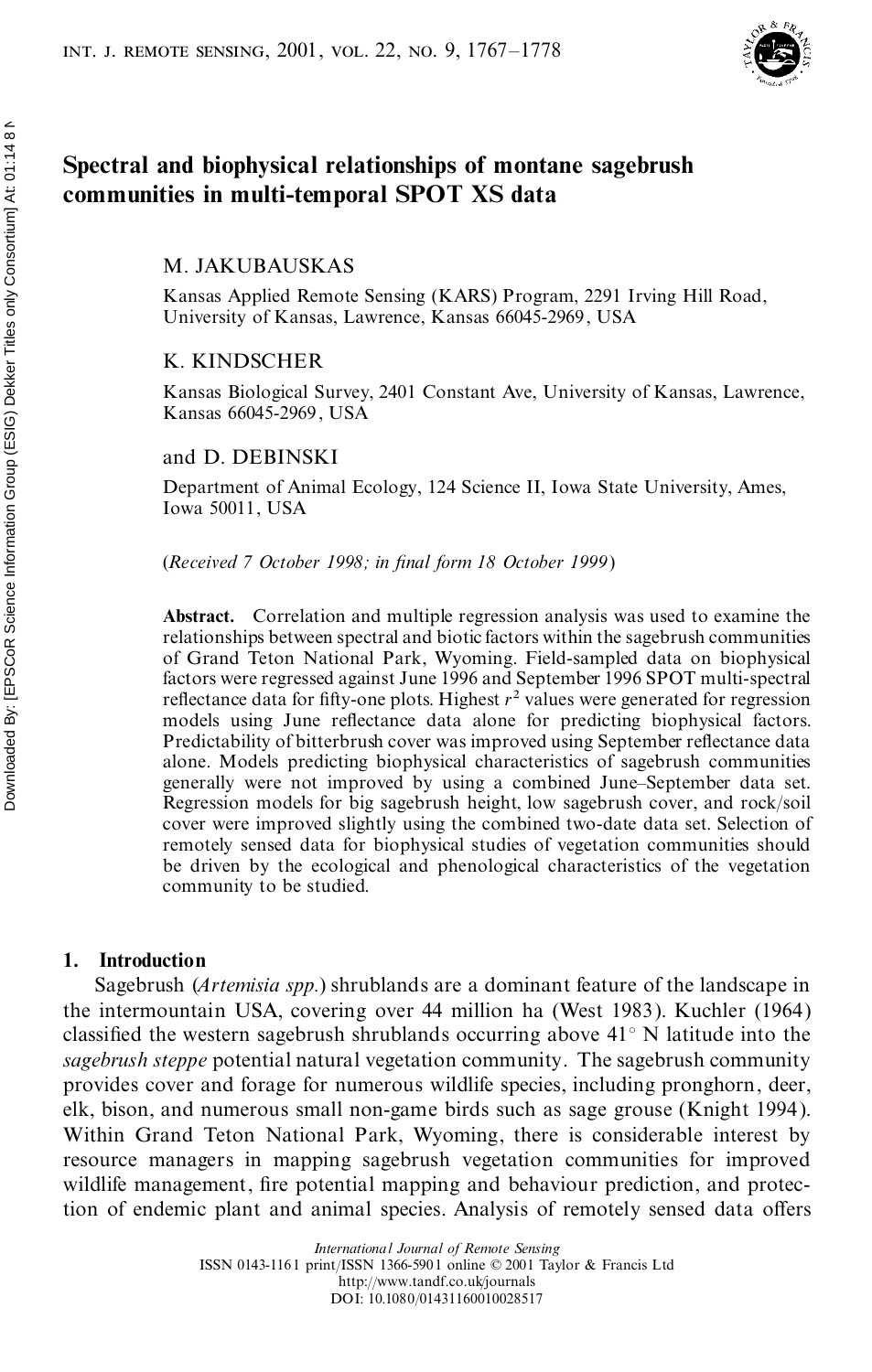the potential to move beyond simple nominal-scale vegetation mapping toward community-level predictive modelling of biophysical factors such as vegetation height and cover.

Several diverse approaches have been taken in using remote sensing for mapping and modelling shrublands, including classification (McGraw and Tueller 1983, Ustin *et al.* 1986, Reiners *et al*. 1989), spectral mixture modelling (Ustin *et al*. 1986), timeseries analysis (Kremer and Running 1993), and correlation and regression analysis (Senseman *et al*. 1996, Everitt *et al*. 1996). Research has also been directed toward examining relationships between phenologically-related changes in shrubland vegetation condition and spectral response, with the intent of deriving better spectrally based estimates of rangeland biophysical parameters (Senseman *et al*. 1996, Everitt *et al.* 1996). Seasonal changes in spectral reflectance at local scales are a function both of the species composition and the environmental conditions of a site (Everitt and Escobar 1996). Phenological characteristics of different life forms (grasses, forbs, and shrubs) modify the spectral-temporal response patterns of a site as a function of the relative dominance and abundance of each life form within a community. Grasses and forbs progress at a more rapid phenological rate than shrubs, initiating greenup and senescence earlier in the season in this region (Blaisdell 1958).

In addition to controlling species composition, soil properties significantly affect the condition of vegetation on a site. Coarse, rapidly draining soils provide less water holding capacity during periods of low rainfall, and vegetation occurring on these sites may undergo moisture stress sooner than vegetation on more finely textured soils. Big sagebrush (*Artemisia tridentata*), for example, produces both ephemeral and overwintering leaves. Ephemeral leaves are produced in the spring and are lost in late summer and fall as water stress develops (Knight 1994). This seasonal leaf loss results in a decrease in plant leaf area index (LAI), with the effect of decreased absorption in visible wavelengths and decreased reflectance in the near-IR. Phenologically-associated changes in vegetation condition, therefore, may facilit ate prediction of biophysical attributes of vegetation communities from satellite remotely sensed data (Everitt and Escobar 1996). The objectives of this paper were to examine relationships between sagebrush biophysical factors and spectral response during two periods of the growing season in Grand Teton National Park (GTNP), and to develop regression models for predicting sagebrush community biophysical factors from single- and multi-date SPOT multi-spectral data.

## **2. Study area**

Sabinske and Knight (1978) identified four distinct sagebrush communities within Grand Teton National Park: low sagebrush (*Artemisia arbuscula*), mountain big sagebrush (*Artemisia tridentata ssp. vaseyana*), mixed low sagebrush/big sagebrush, and bitterbrush (*Purshia tridentata*)/big sagebrush (figure 1). Bitterbrush is an evergreen species that retains its leaves in the fall and is still photosynthetically active while grasses, forbs, and sagebrush have senesced or experienced loss of ephemeral leaves by late summer or early fall. Soil texture was suggested as the primary control over distribution and species composition ofthe four communities within the outwash plains of Jackson Hole (Sabinske and Knight 1978). The four vegetation communities show distinct geographical occurrences within Grand Teton: bitterbrush-dominated stands occur in the south-east near Blacktail Butte; pure stands of big sagebrush occur on the east bank of the Snake River in the Antelope Flats region north of Blacktail Butte; and the low sagebrush and mixed big/low sagebrush communities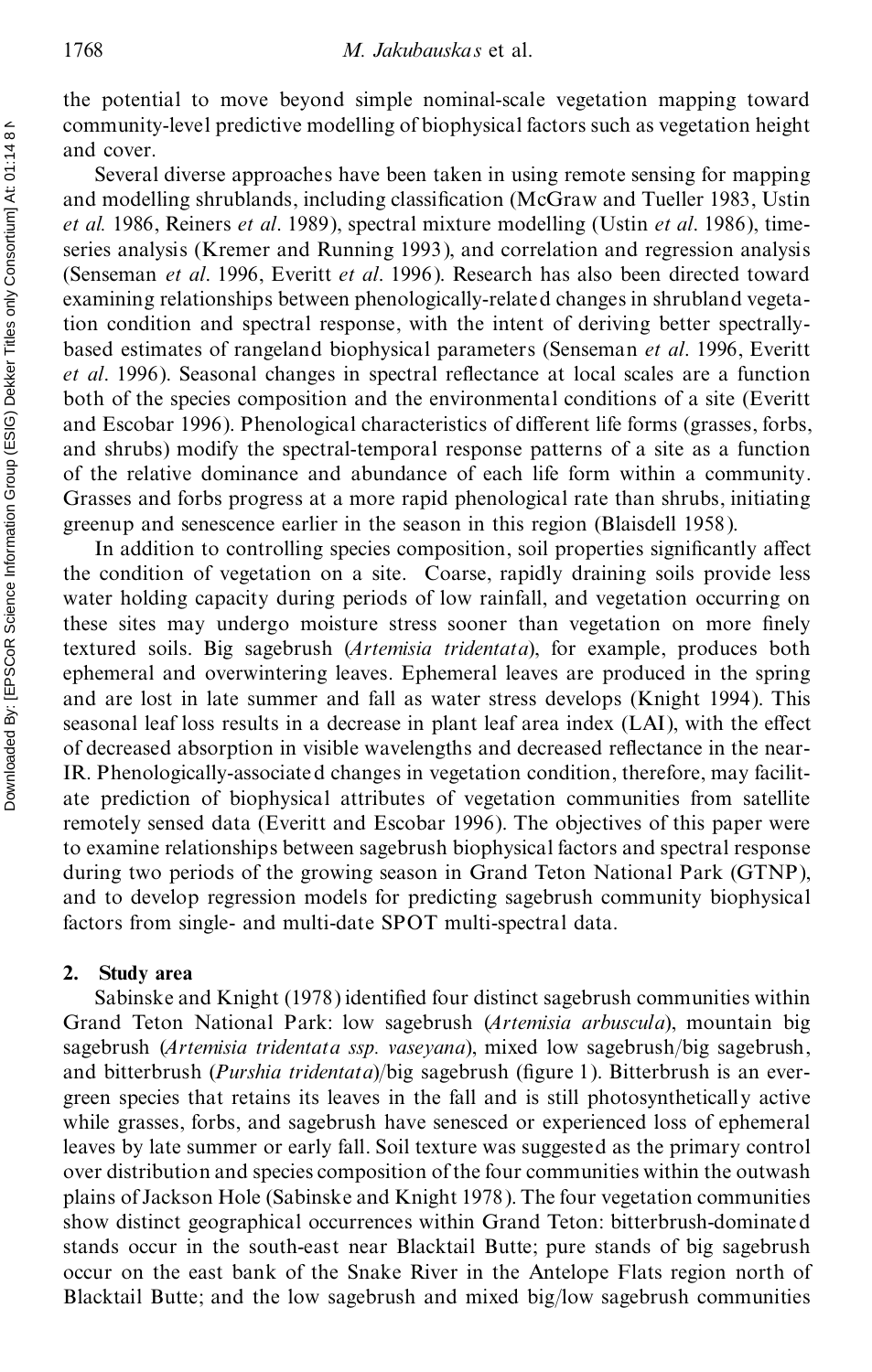

Figure 1. The study area in south Grand Teton National Park, Wyoming, USA.

occur on the west side of the Snake River, with the low sagebrush stands adjacent to the base of the Teton Range (Sabinske 1972). Major graminoids and forbs found in association with the sagebrush include Idaho fescue (*Festuca idahoensis*), bluegrass (*Poa spp.*), sulphur buckwheat (*Erigeron umbellatum*), yarrow (*Achillea millefolium*), dandelion (*Taraxacum spp.*), arrowleaf balsamroot (*Balsamorrhiza sagittata*), pussytoes (*Antennaria microphylla*), silvery lupine (*Lupinus argenteus*), and prairiesmoke *(Geum trifolium)*. Collectively, the sagebrush communities provide a significant source of forage for deer, elk, pronghorn antelope, and bison, particularly in winter.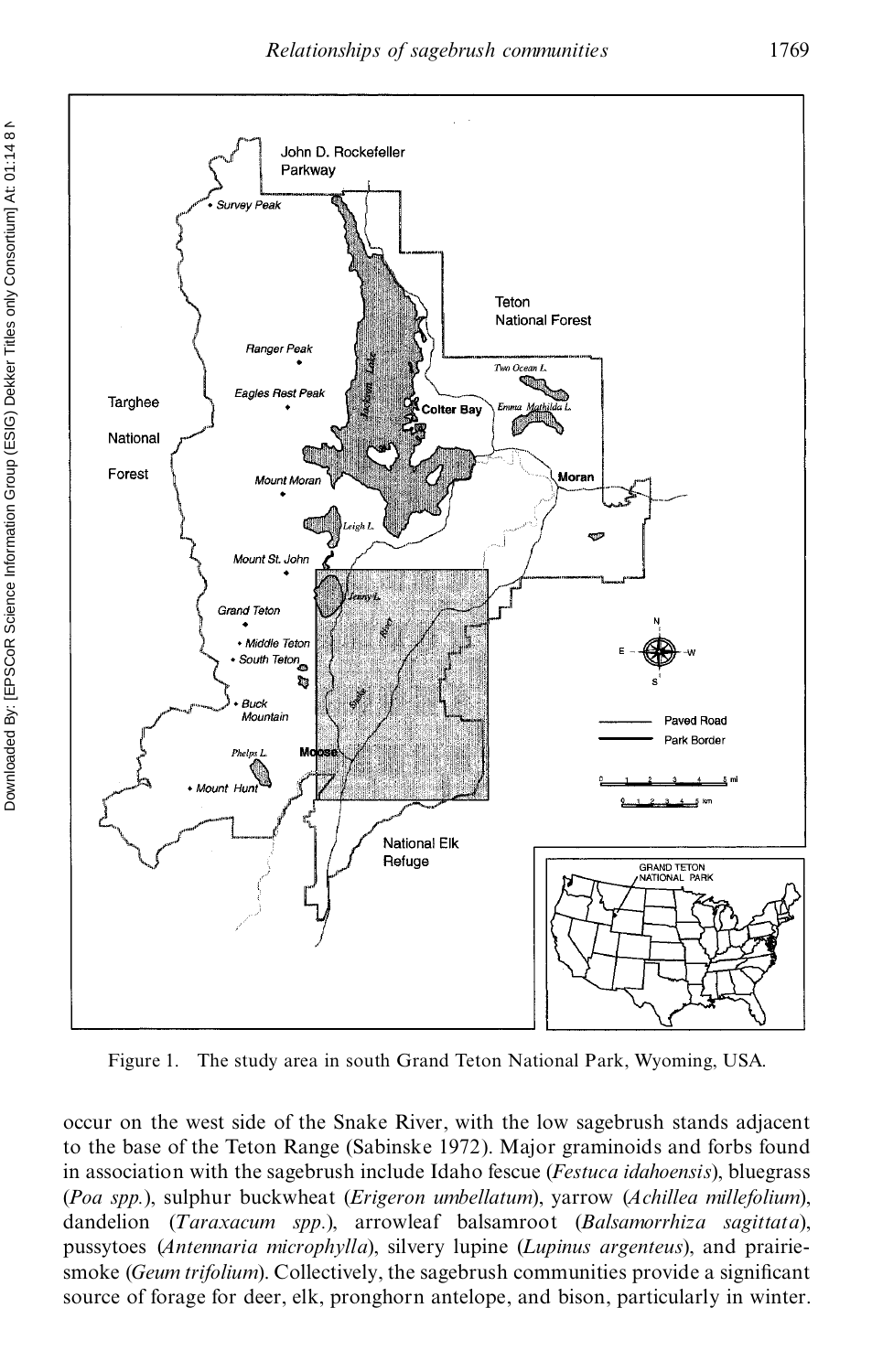Bitterbrush is particularly valuable as a browse species, with deep roots that allow it to survive sustained moisture deficits, and retaining higher levels of nutrients than other browse species during winter months.

## **3. Methods**

#### 3.1. *Field data collection*

Field plots were distributed across the sagebrush flats of Grand Teton National Park, ensuring whenever possible that at least one sample plot was randomly located within each section of a township, and that the four communities defined by Sabinske and Knight (1978) were adequately represented among the sampled sites. A lineintercept technique was used to measure shrub cover and height by species. For each sample plot, a 50 m transect was defined using a tape measure in a random direction from an arbitrary starting point. To minimize potential effects of clumping or lineation on sampling of shrub vegetation, a 90° change in direction was made at the 25 m point. The transect was then extended for an additional 25 m, for a total transect length of 50 m. Shrub cover by species was measured within each 1-m increment along the tape by counting the amount of shrub canopy intercepted by the tape measure. Intercept values were averaged to derive total cover by shrub species for the plot. Height of each shrub intercepted by the tape was measured in centimetres, and values averaged to derive mean shrub height by species for the plot. Visual estimates of cover by forbs and graminoids were recorded using the Daubenmire technique (Daubenmire 1959) within twenty  $0.5 \text{ m} \times 0.5 \text{ m}$  quadrats established at 2.5 m intervals along the 50 m transect. Ground cover not occupied by plants was classi ed into litter, persistent litter (sticks larger than 1 cm diameter), and rock/soil. Site locations were recorded using a global positioning system. Fifty-one plots distributed throughout the Grand Teton sagebrush flats were sampled during late June and early July 1996.

## 3.2. *Satellite data*

SPOT multi-spectral satellite data for 17 June, 1996 and 3 September, 1996 were used for this study. We have observed that peak vegetation greenness in Grand Teton National Park typically occurs in mid to late June, and by late-August to early-September most non-forest vegetation communities have essentially ceased photosynthetic activity for the growing season. The June data was acquired coincid ent with field sampling of the sagebrush communities. The SPOT multi-spectral scanner acquires data in three bands (green,  $0.50-0.59 \mu m$ ; red,  $0.61-0.68 \mu m$ ) and near-infrared,  $0.79-0.89 \mu m$ , with a spatial resolution of 20 m. Each data set was georeferenced to a Universal Transverse Mercator (UTM) coordinate system, using control points and a nearest-neighbour resampling algorithm. Data were converted to reflectance values to reduce the effects of seasonally-dependent illumination and sun angle on spectral response of vegetation. A normalized difference vegetation index (NDVI) was computed for each image [NDVI = (NIR – RED)/(NIR + RED)]. Values for a 3 pixel  $\times$  3 pixel block centred on each field sampled site were extracted from each image and averaged to derive mean per-band spectral reflectance values for each site.

#### 3.3. *Analysis methods*

An agglomerative hierarchical iterative clustering algorithm was used to assign each of the fifty-one field sites to one of the four Sabinske and Knight (1978)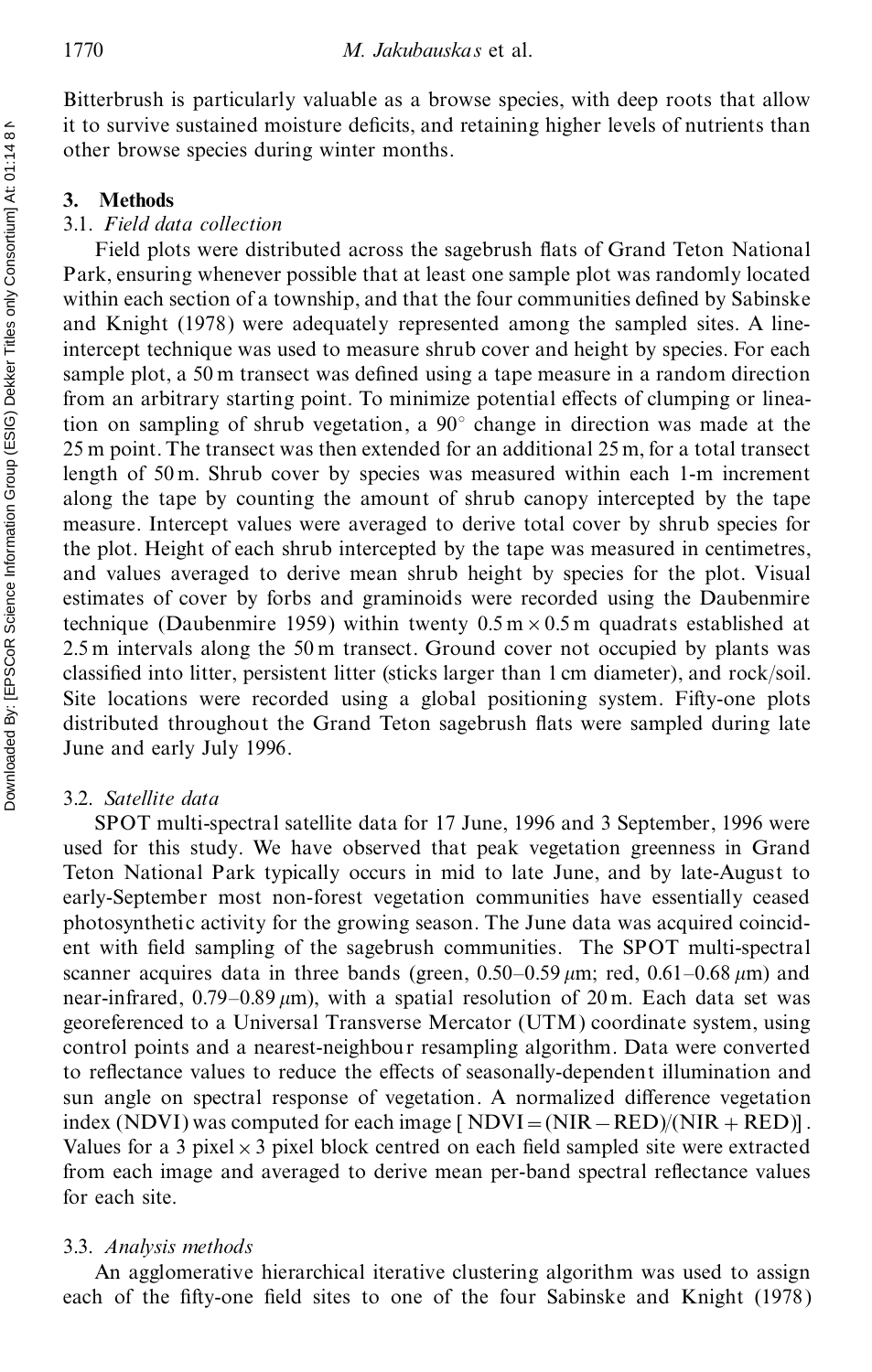community types. The algorithm iteratively computes the Euclidean distance between a sample and a specified number of cluster centroids in *n*-space. Cluster centroids are recomputed at the conclusion of each iteration until a specified threshold is attained. Variables used in the cluster analysis were height and shrub cover by big sagebrush, low sagebrush, and bitterbrush, and cover by five general understory classes (forbs, graminoids, litter, persistent litter, and rock/soil).

Correlations between environmental data and spectral data for all sites were calculated using significance levels of  $\alpha = 0.01$  and 0.05. Despite the seasonal differences in the June field data and the September satellite imagery, many variables (big sagebrush height and cover, bitterbrush height and cover, low sagebrush height and cover, litter cover, persistent litter cover, and rock/soil cover), exhibit little change during a single growing season. Stepwise multiple regression analysis was selected to answer several questions relating to the relationships between sagebrush com munity structure and spectral response, such as, to what degree of confidence are biophysical factors of the sagebrush communities predictable from spectral data, and whether the use of multidate data (summer and fall) increases the predictability of structural factors? Three sets of regression runs were performed using the June SPOT data, the September SPOT data, and a combined June/September SPOT data set. Regression analysis results were tested for significance at  $\alpha = 0.05$ .

#### **4. Results and discussion**

# 4.1. *Biophysical characteristics*

Maximum mean shrub heights are found in the bitterbrush community (table 1). Mean values for big sagebrush and bitterbrush within this community type were 55 cm and 43 cm, respectively, although big sagebrush heights of over 100 cm were found on both pure big sagebrush and bitterbrush sites. Highest total mean cover by shrub species (30% cover) occurred on bitterbrush sites as well. Morphologically, bitterbrush forms dense, widespread canopies with diameters up to 2–3 m, often closely intermixed with and beneath more open canopies of big sagebrush. High cover of big sagebrush typically co-occurred with high cover of bitterbrush. Maximum cover recorded for bitterbrush on a single plot was 36% , and 18% big sagebrush on the same site. In pure stands of each type, values of cover for big and low sagebrush ranged between 15–20% and 12–28% , respectively. On sites where the two species occurred together (mixed big/low sagebrush), the range of cover was greater (3–19% for big sagebrush, 2–18% for low sagebrush), but the mean cover for a single species was lower.

Although shrub cover was relatively low for the four sagebrush communities, total mean cover by graminoids and forbs exceeded the mean shrub cover in each community. Mean graminoid cover ranged from 8% in the low sagebrush community sites to 17% in the bitterbrush community. Mean forb cover exhibited a lower range across the four communities, ranging from 13.6% to 15.9% (table 1). Graminoids and forbs, therefore, comprise a major component of the photosynthetically active vegetation within a sagebrush stand. Large amounts of dead sagebrush (recorded as persistent litter) are a characteristic of older pure big sagebrush stands. High cover of persistent litter (8.4% ) was recorded within big sagebrush plots, two to three times the mean values recorded within bitterbrush or mixed big/low sagebrush sites. Cover by rock and soil was substantially higher (approximately two times higher) in low sagebrush and mixed big/low sagebrush communities compared to the pure big sagebrush and bitterbrush communities (table 1).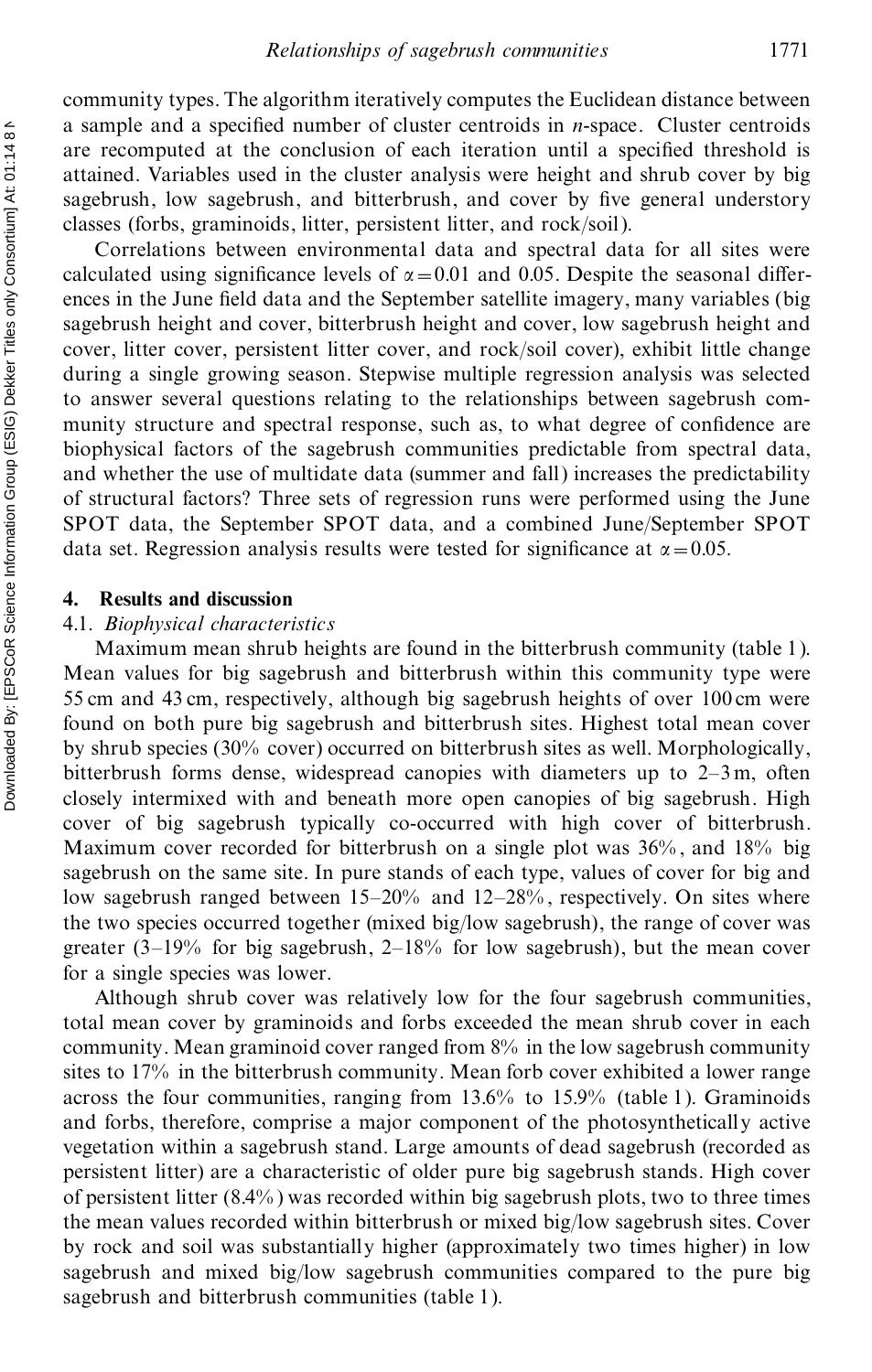|                                                                      |                        |                          | Bitterbrush                |                                                                       |                 |                           | Mixed $big/$              |             |
|----------------------------------------------------------------------|------------------------|--------------------------|----------------------------|-----------------------------------------------------------------------|-----------------|---------------------------|---------------------------|-------------|
|                                                                      |                        | Low sagebrush<br>$(n=5)$ |                            | big sagebrush<br>$(n = 13)$                                           |                 | Big sagebrush<br>$(n=15)$ | low sagebrush<br>$(n=18)$ |             |
| Sagebrush community                                                  | Mean                   | GS                       | Mean                       | SD                                                                    | Mean            | SD                        | Mean                      | GS          |
| Big sagebrush height (cm)                                            | $_{\rm 0.0}$           |                          | 55.1                       |                                                                       | 50.8            | 8.6                       |                           | 6.8         |
| Low sagebrush height (cm)                                            | 18.4                   | $\ddot{0}$               | 0.0                        |                                                                       | $\overline{0}$  | $\rm{S}$                  | 12.5                      |             |
| Bitterbrush height (cm)                                              |                        | $_{0.0}$                 |                            |                                                                       |                 |                           | $\overline{0.0}$          |             |
| Big sagebrush cover $(\%)$                                           |                        | 0.0                      | 43.0<br>13.0               | 5.300                                                                 | $rac{0.0}{0.0}$ | 0.40                      | $\overline{0}$            |             |
| Low sagebrush cover (%)                                              | 000000000<br>000000000 | 63                       |                            |                                                                       |                 |                           | 6.0                       | nongooggani |
| Bitterbrush cover $(\%)$                                             |                        |                          |                            |                                                                       |                 | $0.96$<br>0.4 $0.9$       |                           |             |
| Total shrub cover $\binom{96}{6}$<br>Graminoid cover $\binom{96}{6}$ |                        |                          |                            |                                                                       |                 |                           | 0.0011                    |             |
|                                                                      |                        |                          |                            |                                                                       |                 |                           |                           |             |
| Forb cover $(\%)$                                                    |                        | 0.084                    | 0000008<br>000000<br>00000 | $\frac{1}{1}$ $\frac{5}{2}$ $\frac{8}{4}$ $\frac{6}{4}$ $\frac{4}{4}$ | 000194          | 5.5                       | $13.6$<br>4.5             |             |
| Litter cover $(\%)$                                                  |                        | $\vec{a}$                |                            |                                                                       |                 |                           |                           |             |
| Persistent litter cover $(\%)$                                       |                        | 0.7                      |                            | $\frac{24}{10.7}$                                                     | 8.4             | $rac{3}{5}$               | 22                        |             |
| Rock/soil cover (%)                                                  | 29.6                   | $\overline{1.7}$         | 2.4                        |                                                                       | ಸ               |                           | 33.2                      | 0.2         |

Table 1. Mean values for vegetation parameters by sagebrush community type  $(SD = standard deviation)$ .

Downloaded By: [EPSCoR Science Information Group (ESIG) Dekker Titles only Consortium] At: 01:14 8 N<br>Downloaded By: [EPSCoR Science Information Group (ESIG) Downloaded By: [EPSCoR Science Information Group (ESIG) Dekker Titles only Consortium] At: 01:14 8 N

# 1772 *M. Jakubauskas* et al.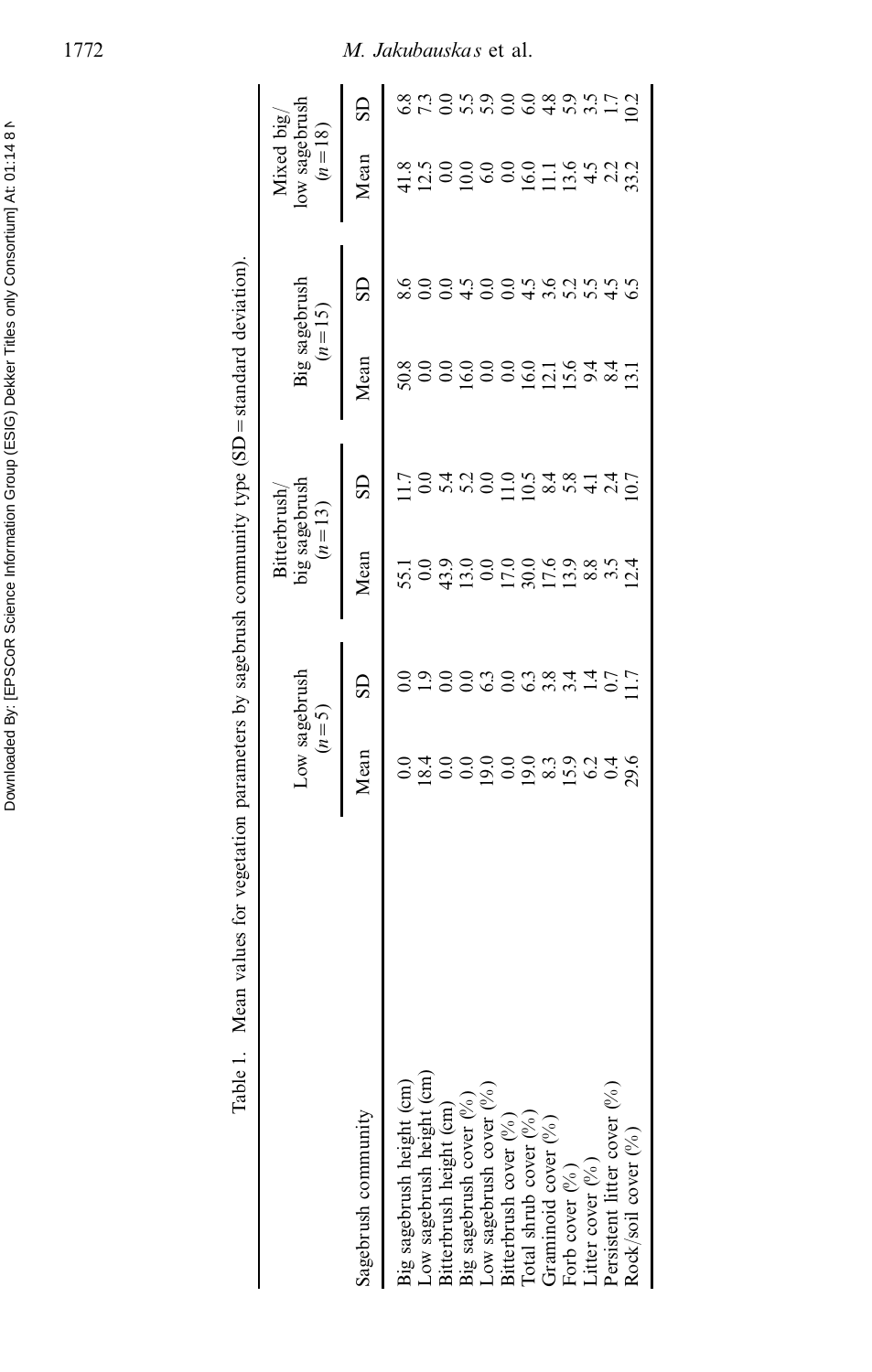Height and cover were strongly positively correlated within each shrub species (e.g. bitterbrush) for all three shrubland species, indicating that cover increased with height of the plant for all three communities (table 2). Correlations for height and cover between shrub classes, however, indicated that low sagebrush cover and height were consistently negatively correlated with bitterbrush and big sagebrush height and cover. Low sagebrush is generally not found in bitterbrush stands, and in mixed stands where big and low sagebrush co-occur, low sagebrush is increasingly domin ated by big sagebrush in progression from sites with coarse soils to finer soil texture (Sabinske and Knight 1978).

In comparison, bitterbrush height and big sagebrush height was moderately positively correlated  $(r=0.39)$ , while bitterbrush cover and big sagebrush cover were uncorrelated, suggesting less competition between the two shrub species. Cover by rock and soil was negatively correlated with height and cover of both big sagebrush and bitterbrush, but positively correlated with low sagebrush cover and height (table 2). Correlations for graminoid cover however, exhibited a pattern opposite those for rock/soil correlations. Graminoid cover was positively correlated with height and cover of bitterbrush and big sagebrush height, and negatively correlated with low sagebrush height and cover (table 2). Forb cover was not significantly correlated with any other biophysical factor.

#### 4.2. *Spectral characteristics*

Correlations between SPOT green and red bands were high for both dates of data (June: *r*=0.93; September:*r*=0.98) (table 3). Correlations between visible bands and the near-IR bands were significant but low for both dates. The effect of seasonality on the band-pair correlations is evident in the higher correlations between visible bands and the near-IR band in September (green:NIR:  $r = 0.54$ ; red:NIR:  $r =$ 0.52) compared to June (green:NIR:  $r = 0.45$ ; red:NIR:  $r = 0.28$ ). By fall, most vegetation has senesced, decreasing the contrast between red absorption and near-IR reflectance and increasing the correlation coefficient (table 3). June near-IR reflectance was uncorrelated with September green and red reflectance. All other multidate correlations (June to September) were significant and positive (table 3).

#### 4.3. *Biophysical-spectral relationships*

## 4.3.1. *Correlation analysis*

The three shrub species (big sagebrush, low sagebrush, and bitterbrush) show striking seasonally-related differences in spectral-biotic correlations. Correlations between SPOT visible band reflectance and big sagebrush height and cover were higher for June than September, while the highest correlations between visible reflectance and bitterbrush height and cover were observed for the September data (table 4). Spectral-biotic correlations for green and red reflectance and low sagebrush cover and height exhibited a pattern similar to big sagebrush, with higher correlations in summer than fall. With the exception of bitterbrush height, bitterbrush cover, and graminoid cover, spectral-biotic correlations in both dates were not improved by transformation of the SPOT data to NDVI (table 4). Forb cover was not significantly correlated with any spectral bands or band transformation in either the June or September data. Rock/soil cover was strongly positively correlated with the visible bands and negatively correlated with the NDVI in both dates, and exhibit little difference attributable to seasonality. No significant correlations existed between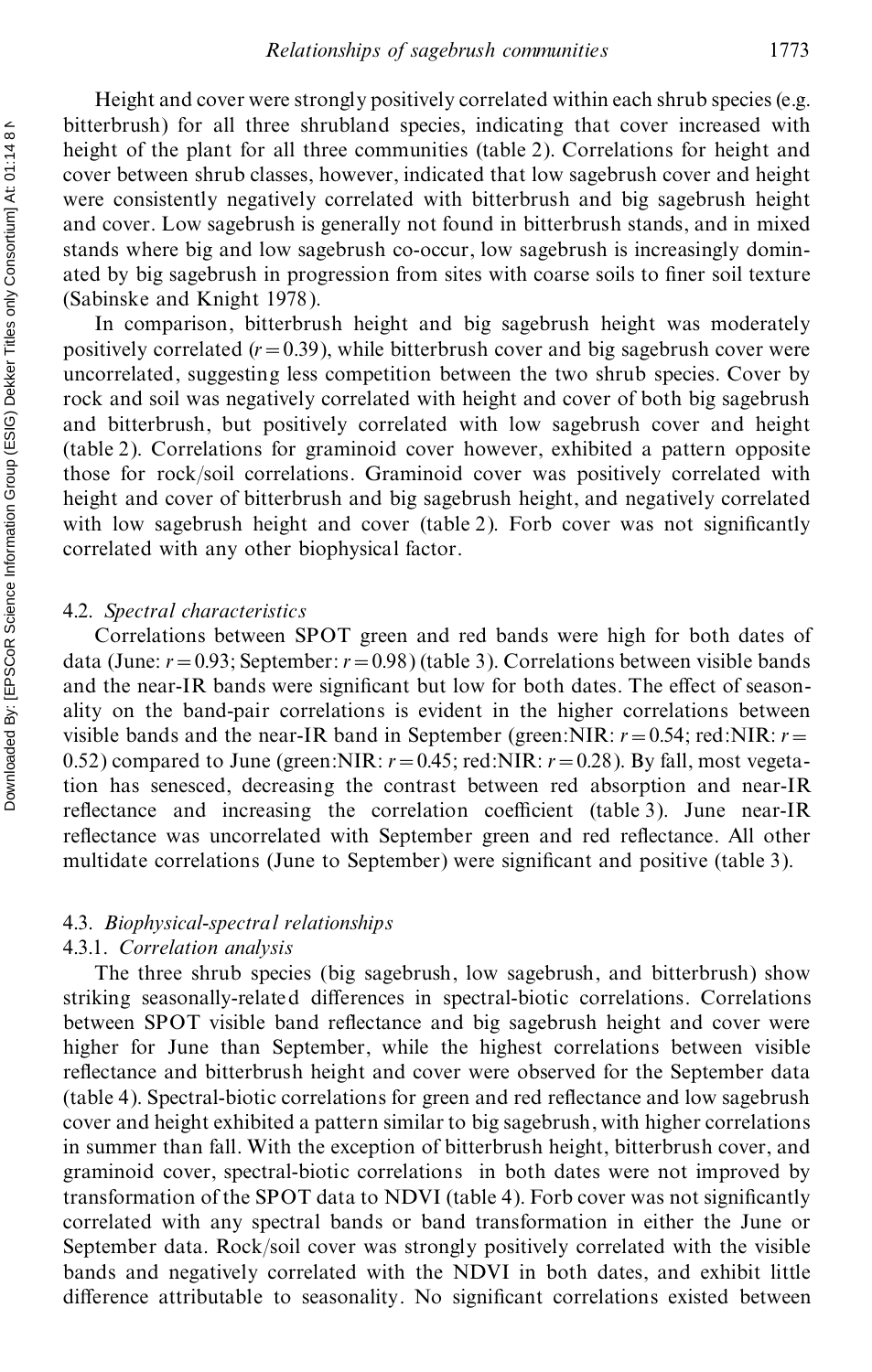|                                                           |                                    |                                                                                                   |                       | Table 2. Correlations between biotic variables. |                           |                                                         |                      |                     |       |       |
|-----------------------------------------------------------|------------------------------------|---------------------------------------------------------------------------------------------------|-----------------------|-------------------------------------------------|---------------------------|---------------------------------------------------------|----------------------|---------------------|-------|-------|
|                                                           | sagebrush<br>height<br>Big         | sagebrush<br>height<br>$_{\text{Low}}$                                                            | Bitterbrush<br>height | sagebrush<br>cover<br>Big                       | sagebrush<br>cover<br>Low | Bitterbrush Forb Graminoid Rock/soil Rock/soil<br>cover | cover                | cover               | cover | cover |
| Big sagebrush<br>height                                   | 1.000                              |                                                                                                   |                       |                                                 |                           |                                                         |                      |                     |       |       |
| Low sagebrush                                             | $-0.611**$                         | 1.000                                                                                             |                       |                                                 |                           |                                                         |                      |                     |       |       |
| Bitterbrush<br>height                                     | $0.395***$                         | $-0.437**$                                                                                        | 1.000                 |                                                 |                           |                                                         |                      |                     |       |       |
| Big sagebrush<br>height                                   | $0.769**$                          | $-0.596**$                                                                                        | 0.192                 | 1.000                                           |                           |                                                         |                      |                     |       |       |
| Low sagebrush<br>cover                                    | $-0.767**$                         | $0.704**$                                                                                         | $-0.343*$             | $-0.711**$                                      | 1.000                     |                                                         |                      |                     |       |       |
| Bitterbrush<br>cover                                      | $0.290*$                           | $-0.358**$                                                                                        | $0.814**$             | 0.046                                           | $-0.280*$                 | 1.000                                                   |                      |                     |       |       |
| Graminoid cover<br>Rock/soil cover<br>Forb cover<br>cover | $0.384**$<br>$0.435**$<br>$-0.003$ | $0.512**$<br>$-0.345*$<br>$-0.003$                                                                | $0.421**$<br>$-0.092$ | $-0.086$<br>0.253                               | $-0.113$<br>$-0.323*$     | $-0.234$<br>0.451**                                     | $-0.223$<br>$-0.158$ | $\frac{1000}{1000}$ |       |       |
|                                                           | **Correlation is significant at    | the $0.01$ level $(2$ -tailed).<br>*Correlation is significant at the $0.05$ level $(2$ -tailed). |                       |                                                 |                           |                                                         |                      |                     |       |       |

Downloaded By: [EPSCoR Science Information Group (ESIG) Dekker Titles only Consortium] At: 01:14 8 N<br>Downloaded By: [EPSCoR Science Information Group (ESIG)

Downloaded By: [EPSCoR Science Information Group (ESIG) Dekker Titles only Consortium] At: 01:14 8 N

# 1774 *M. Jakubauskas* et al.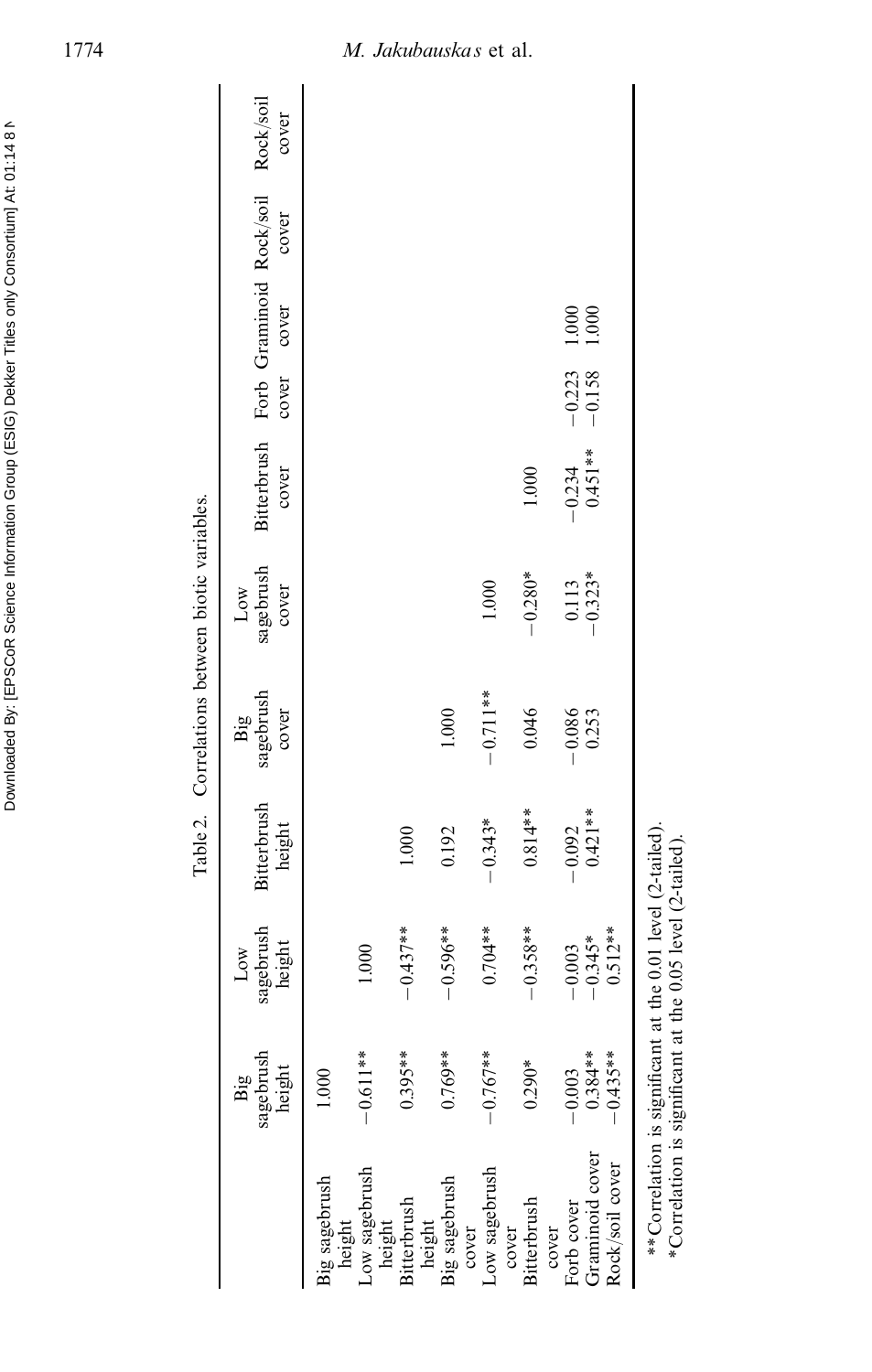|                                              |        | June 1996        |                             | September 1996               |                              |                                  |
|----------------------------------------------|--------|------------------|-----------------------------|------------------------------|------------------------------|----------------------------------|
|                                              | Band 1 | Band 2 Band 3    |                             | Band 1                       | Band 2 Band 3                |                                  |
| June B1<br>June B <sub>2</sub><br>June B3    | 1.00   | $0.93**$<br>1.00 | $0.45**$<br>$0.28*$<br>1.00 | $0.62**$<br>$0.75**$<br>0.20 | $0.53**$<br>$0.70**$<br>0.15 | $0.46**$<br>$0.40**$<br>$0.68**$ |
| September B1<br>September B2<br>September B3 |        |                  |                             | 1.00                         | $0.98**$<br>1.00             | $0.54**$<br>$0.52**$<br>1.00     |

Table 3. Correlations between band pairs for June 1996 and September 1996 XS data.

\*\*Correlation is significant at the 0.01 level (2-tailed).

\*Correlation is signi cant at the 0.05 level (2-tailed).

Table 4. Correlations between biophysical factors and SPOT XS reflectance data  $(n=51)$ .

|                      | Band 1    | Band 2    | Band 3   | <b>NDVI</b> |
|----------------------|-----------|-----------|----------|-------------|
| June 1996            |           |           |          |             |
| Big sagebrush height | $-0.57**$ | $-0.62**$ | $-0.23$  | $0.50**$    |
| Low sagebrush height | $0.50**$  | $0.63**$  | 0.15     | $-0.55**$   |
| Bitterbrush height   | $-0.22$   | $-0.43**$ | 0.26     | $0.58**$    |
| Big sagebrush cover  | $-0.46**$ | $-0.51**$ | $-0.22$  | $0.40**$    |
| Low sagebrush cover  | $0.43**$  | $0.52**$  | 0.11     | $-0.47$     |
| Bitterbrush cover    | $-0.15$   | $-0.35*$  | 0.17     | $0.45**$    |
| Forb cover           | 0.04      | 0.03      | 0.07     | 0.01        |
| Graminoid cover      | $-0.33*$  | $-0.46*$  | 0.07     | $0.51**$    |
| Rock/soil cover      | $0.72**$  | $0.81**$  | 0.26     | $-0.69**$   |
| September 1996       |           |           |          |             |
| Big sagebrush height | $-0.32$   | $-0.28*$  | $-0.02$  | $0.29*$     |
| Low sagebrush height | $0.44**$  | $0.42**$  | 0.15     | $-0.37**$   |
| Bitterbrush height   | $-0.41**$ | $-0.46**$ | 0.12     | $0.60**$    |
| Big sagebrush cover  | $-0.27$   | $-0.24$   | $-0.07$  | 0.21        |
| Low sagebrush cover  | 0.23      | 0.17      | $-0.09$  | $-0.23$     |
| Bitterbrush cover    | $-0.41**$ | $-0.47**$ | 0.12     | $0.62**$    |
| Forb cover           | 0.00      | 0.03      | $-0.09$  | $-0.07$     |
| Graminoid cover      | $-0.35*$  | $-0.38**$ | $-0.00$  | $0.43**$    |
| Rock/soil cover      | $0.75**$  | $0.72**$  | $0.38**$ | $-0.58**$   |
|                      |           |           |          |             |

\*\*Correlation is significant at the 0.01 level (2-tailed).

\*Correlation is signi cant at the 0.05 level (2-tailed).

June near-IR reflectance and biotic factors, and September near-IR reflectance was correlated only with rock/soil cover (table 4).

#### 4.3.2. *Regression analysis*

Three analyses were performed using the environmental data as dependent vari ables. The first analysis used only the June SPOT bands as predictors, the second analysis used the September data only, and the third analysis used a combined June– September six-band data set. Table 5 shows the multiple regression models and associated statistics for the environmental models. In general, single biophysical factors of the sagebrush communities were not well predicted by either single-date or the combined two-date satellite multi-spectral reflectance data set.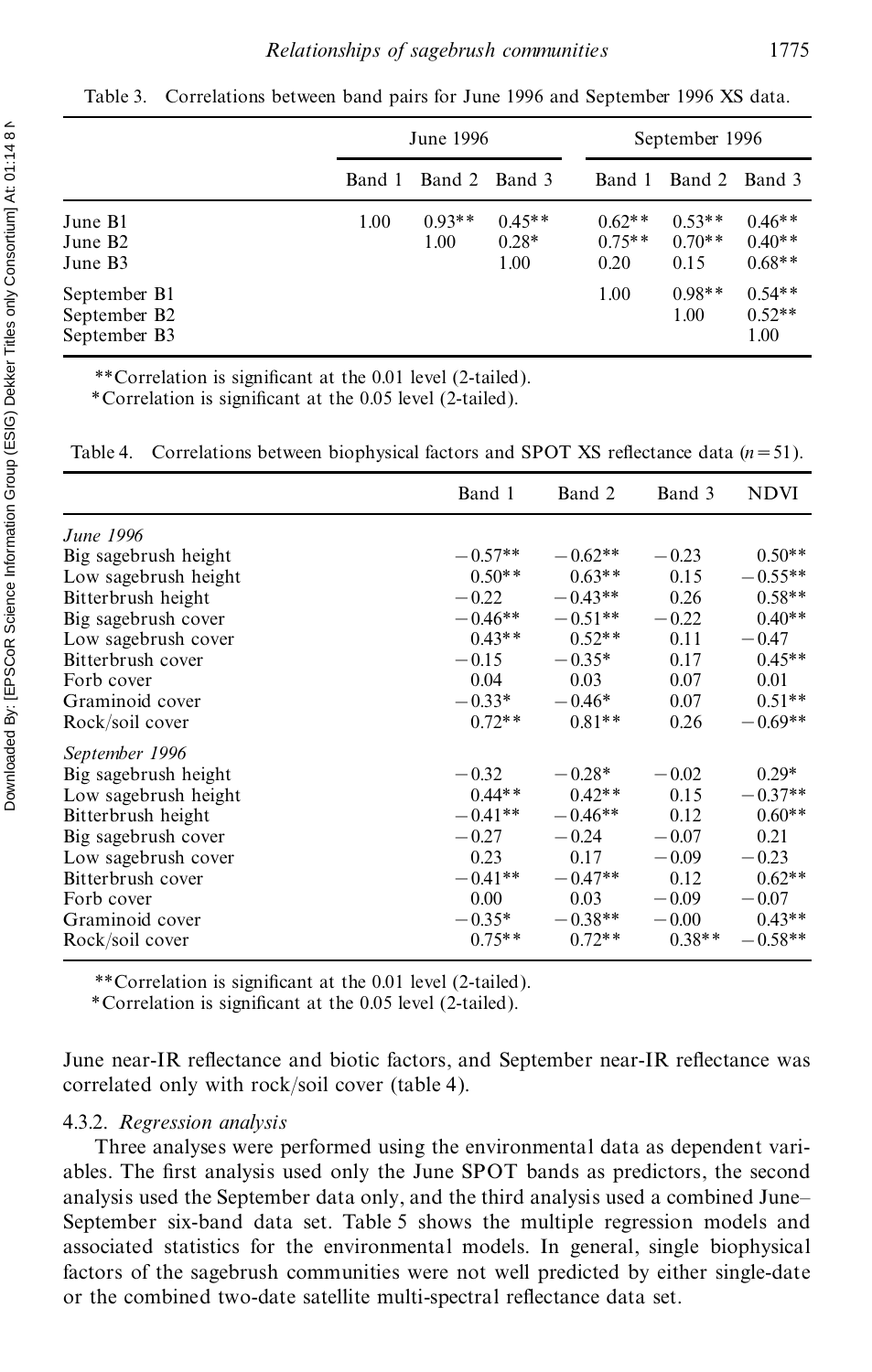| Biophysical factor                | Regression model                                                                             | Model $R^2$ |
|-----------------------------------|----------------------------------------------------------------------------------------------|-------------|
| June 1996 data                    |                                                                                              |             |
| Big sagebrush height              | $-2.59$ June <sub>RED</sub> + 145.35                                                         | 0.38        |
| Low sagebrush height              | 1.24 June <sub>RED</sub> $-42.50$                                                            | 0.40        |
| Bitterbrush height                | $-7.70$ June <sub>RED</sub> + 10.20 June <sub>GREEN</sub> - 103.45                           | 0.43        |
| Big sagebrush cover               | $-0.008$ June <sub>RED</sub> + 0.43                                                          | 0.26        |
| Low sagebrush cover               | $-0.008$ June <sub>RED</sub> $-0.29$                                                         | 0.27        |
| Bitterbrush cover                 | $-0.034$ June <sub>RED</sub> + 0.047 June <sub>NIR</sub> $-0.54$                             | 0.35        |
| Forb cover                        | No model generated                                                                           |             |
| Graminoid cover                   | $-1.65$ June <sub>RED</sub> + 1.72 June <sub>GREEN</sub> + 7.12                              | 0.28        |
| Rock/soil cover                   | 2.62 June <sub>RED</sub> $-81.11$                                                            | 0.66        |
| September 1996 data               |                                                                                              |             |
| Big sagebrush height              | $-1.86$ Sept <sub>GREEN</sub> + 120.96                                                       | 0.10        |
| Low sagebrush height              | 1.21 Sept $_{GREEN}$ – 44.11                                                                 | 0.19        |
| Bitterbrush height                | $-3.08$ Sept <sub>RED</sub> + 2.46 Sept <sub>NIR</sub> - 35.13                               | 0.40        |
| Big sagebrush cover               | $-0.006$ Sept <sub>GREEN</sub> $+0.36$                                                       | 0.07        |
| Low sagebrush cover               | No model generated                                                                           |             |
| Bitterbrush cover                 | $-0.038$ Sept <sub>RED</sub> + 0.01 Sept <sub>NIR</sub> - 0.036 Sept <sub>GREEN</sub> + 0.60 | 0.46        |
| Forb cover                        | No model generated                                                                           |             |
| Graminoid cover                   | 0.52 Sept <sub>RED</sub> + 35.78                                                             | 0.15        |
| Rock/soil cover                   | 3.39 Sept <sub>GREEN</sub> - 118.84                                                          | 0.57        |
| Combined June/September 1966 data |                                                                                              |             |
| Big sagebrush height              | 2.43 Sept <sub>NIR</sub> – 3.05 June <sub>RED</sub> – 1.49 June <sub>NIR</sub> + 112.25      | 0.54        |
| Low sagebrush height              | 1.24 June <sub>RED</sub> $-42.50$                                                            | 0.40        |
| Bitterbrush height                | $-7.70$ June <sub>RED</sub> + 10.20 June <sub>GREEN</sub> - 103.45                           | 0.43        |
| Big sagebrush cover               | $-0.008$ June <sub>RED</sub> + 0.43                                                          | 0.26        |
| Low sagebrush cover               | 0.01 June <sub>RED</sub> + 0.004 June <sub>NIR</sub> – 0.009 Sept <sub>NIR</sub> – 0.04      | 0.44        |
| Bitterbrush cover                 | $-0.038$ Sept <sub>RED</sub> + 0.01 Sept <sub>NIR</sub> - 0.036 Sept <sub>GREEN</sub> + 0.60 | 0.46        |
| Forb cover                        | No model generated                                                                           |             |
| Graminoid cover                   | $-1.65$ June <sub>RED</sub> + 1.72 June <sub>GREEN</sub> + 7.12                              | 0.28        |
| Rock/soil cover                   | 1.85 June <sub>RED</sub> + 1.46 Sept <sub>GREEN</sub> - 110.96                               | 0.71        |

| Table 5. Regression models predicting sagebrush biophysical factors using single and multi- |  |
|---------------------------------------------------------------------------------------------|--|
| date SPOT multi-spectral data.                                                              |  |

June red reflectance entered into all regression models predicting biophysical characteristics from the June single-date reflectance data. Height was predicted better than cover for all three vegetation types (big sagebrush, low sagebrush, and bitterbrush) (table 5). Highest  $r^2$  values were produced for rock/soil ( $r^2$  = 0.66). Models generated using the September reflectance data showed no improvement in predictability over June reflectance models, with the exception of bitterbrush cover (September:  $r^2$ =0.46; June:  $r^2$ =0.35) (table 5). Models for bitterbrush height and cover were the only predictive equations incorporating multiple bands ofsatellite data as predictors. No statistically significant model was generated for low sagebrush cover or forb cover using the September reflectance data.

Models predicting biophysical characteristics of sagebrush communities generally were not improved by using a combined two-date set of satellite data. The predictability of big sagebrush height ( $r^2 = 0.54$ ) and low sagebrush cover ( $r^2 = 0.44$ ) were increased over single-date models using June red and near-IR reflectance and September near-IR reflectance. The predictability of rock/soil cover was improved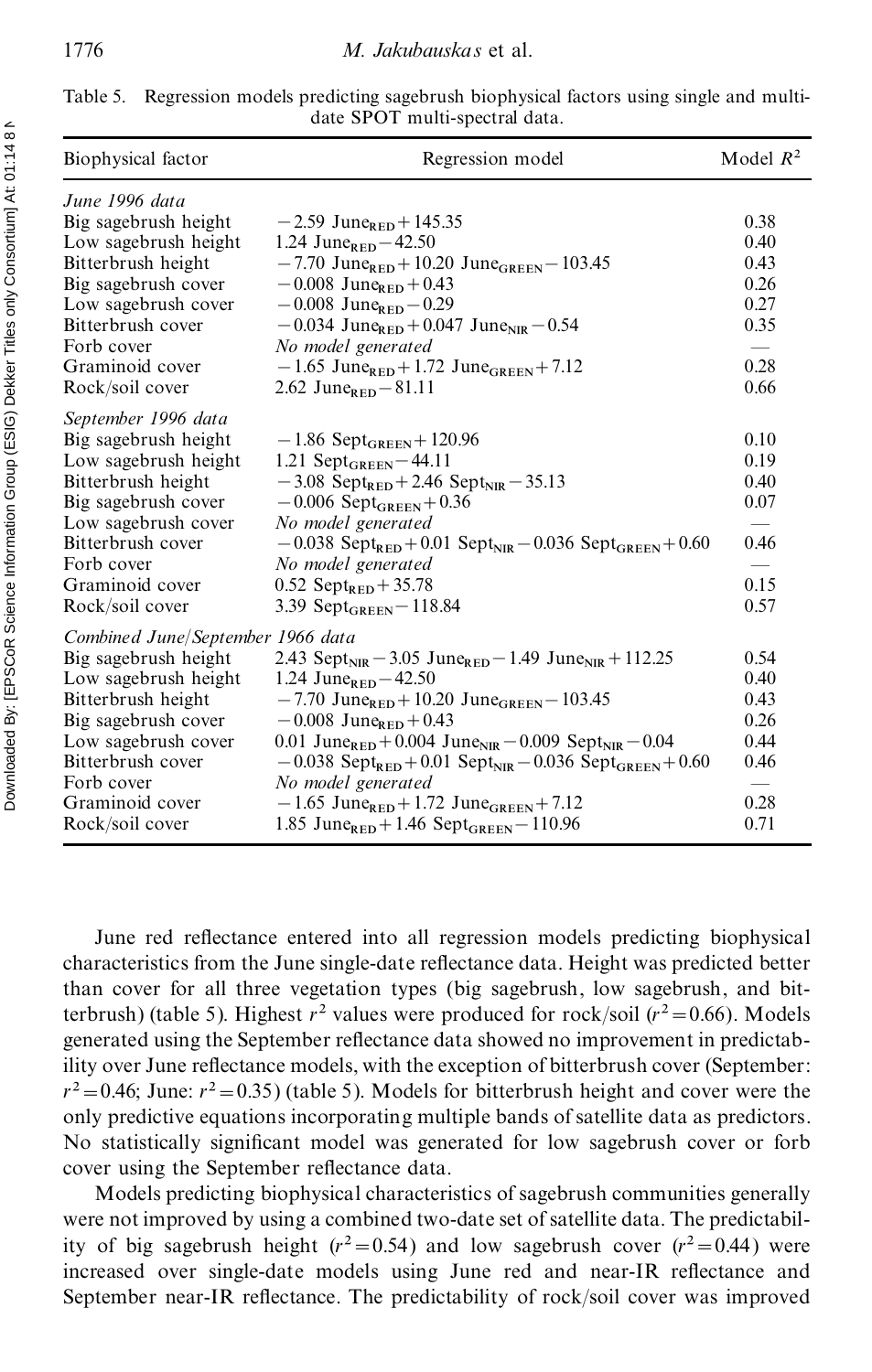Statistical relationships between the biophysical and spectral data are consistent with field observations of sagebrush communities in Grand Teton National Park. In the June and September single-date regression models, and the combined June– September models, SPOT red reflectance entered with a negative coefficient in models predicting big sagebrush height and cover, bitterbrush height and cover, and grami noid cover, but with a positive coefficient in models predicting low sagebrush height and rock/soil cover. Red reflectance on both dates is a function of the total vegetation cover of a site. Big sagebrush and bitterbrush sites, with greater water availability, support greater amounts of total vegetation in the form of shrubs and graminoids. Intercanopy gaps between individual big sagebrush plants are dominated by grasses or bitterbrush, reinforcing the vegetation spectral response for a site. Low sagebrush sites, in contrast, with coarser soils and less water availability, generally have less shrub cover and intercanopy gaps are dominated by exposed soil and rock, rather than grasses. Shrub height, as much as shrub cover, drives spectral response in the visible wavelengths within the sagebrush communities, as taller shrubs cast more shadow on adjacent shrubs and understory vegetation. Brightness is the strongest component of spectral response in vegetation canopies (Kauth and Thomas 1976, Crist and Cicone 1984), and taller shrubs, by casting larger shadows, decrease the overall spectral response. Low sagebrush and mixed big/low sagebrush sites cast progressively less shadow as big sagebrush becomes less dominant and cover by rock and soil increases. This is further borne out by the inverse relationships between height and cover for big sagebrush and low sagebrush, and the positive relationship between rock/soil cover and low sagebrush height and cover (table 2).

Maximum seasonal greenness for the sagebrush communities occurs in mid-to-late June in Grand Teton National Park, providing maximum contrast overall between vegetation-dominated (big sagebrush and bitterbrush communities) and soil-dominated (low sagebrush and mixed big/low sagebrush) areas. The improved predictability of bitterbrush cover and height in fall versus summer data is a result of differing effects of phenology on the diverse vegetation communities within the park. In the June data, the spectral contribution from bitterbrush is subsumed in the overall strong vegetation spectral response from shrubs, grasses, and forbs. Bitterbrush is still photosynthetically active during September, while grasses, forbs, and sagebrush have senesced and essentially ceased all photosynthetic activity. Maximum spectral contrast between bitterbrush and other vegetation therefore occurs during late summer and fall.

#### **5. Conclusions**

Results indicate that several sagebrush community biophysical factors are predict able from remotely sensed data, although the strength of the predictive models is not high.  $R^2$  values for models using data acquired at peak summer greenness (June) were generally higher than  $r^2$  values for models using end of growing season (September data). As most models were not improved by using two combined dates of data, the use of multiple dates of data may not provide a substantial enough increase in model predictive power to justify using more than a single date for many applications. Selection of remotely sensed data for biophysical studies of vegetation communities should be driven by the ecological and phenological characteristics of the vegetation community to be studied.